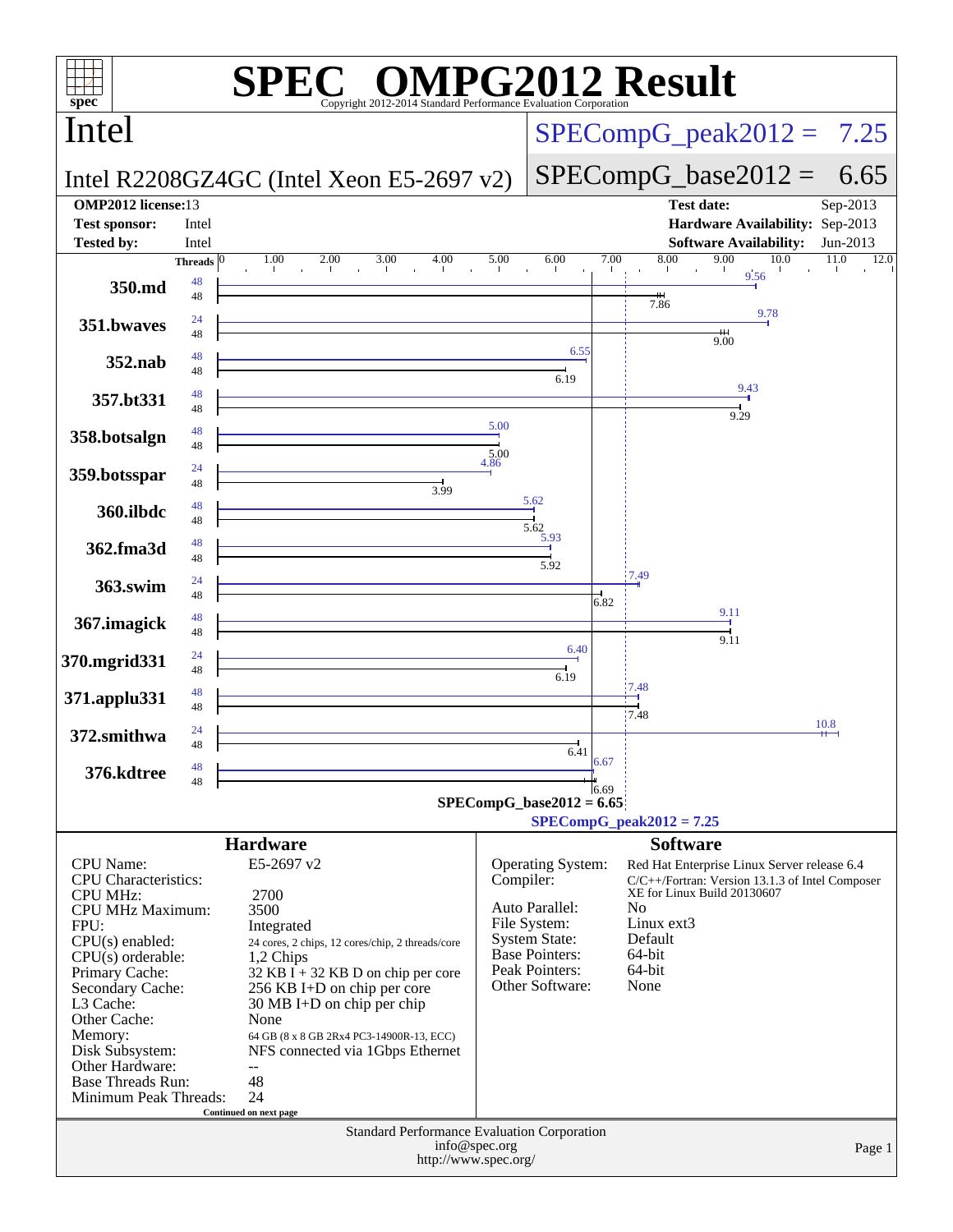

# Intel

# $SPECompG_peak2012 = 7.25$  $SPECompG_peak2012 = 7.25$

 $SPECompG_base2012 = 6.65$  $SPECompG_base2012 = 6.65$ 

#### Intel R2208GZ4GC (Intel Xeon E5-2697 v2)

[Maximum Peak Threads:](http://www.spec.org/auto/omp2012/Docs/result-fields.html#MaximumPeakThreads) 48

**[OMP2012 license:](http://www.spec.org/auto/omp2012/Docs/result-fields.html#OMP2012license)**13 **[Test date:](http://www.spec.org/auto/omp2012/Docs/result-fields.html#Testdate)** Sep-2013 **[Test sponsor:](http://www.spec.org/auto/omp2012/Docs/result-fields.html#Testsponsor)** Intel **[Hardware Availability:](http://www.spec.org/auto/omp2012/Docs/result-fields.html#HardwareAvailability)** Sep-2013 **[Tested by:](http://www.spec.org/auto/omp2012/Docs/result-fields.html#Testedby)** Intel **[Software Availability:](http://www.spec.org/auto/omp2012/Docs/result-fields.html#SoftwareAvailability)** Jun-2013

**[Results Table](http://www.spec.org/auto/omp2012/Docs/result-fields.html#ResultsTable)**

|                    | <b>Base</b> |                                                                   |       |                |       |                                                                         |       |    | <b>Peak</b>                                                                                                                                                                                     |              |                |              |                |              |  |
|--------------------|-------------|-------------------------------------------------------------------|-------|----------------|-------|-------------------------------------------------------------------------|-------|----|-------------------------------------------------------------------------------------------------------------------------------------------------------------------------------------------------|--------------|----------------|--------------|----------------|--------------|--|
| <b>Benchmark</b>   |             | Threads Seconds                                                   | Ratio | <b>Seconds</b> | Ratio | Seconds                                                                 | Ratio |    | <b>Threads Seconds</b>                                                                                                                                                                          | <b>Ratio</b> | <b>Seconds</b> | <b>Ratio</b> | <b>Seconds</b> | <b>Ratio</b> |  |
| 350.md             | 48          | 589                                                               | 7.86  | 583            | 7.93  | 592                                                                     | 7.82  | 48 | 484                                                                                                                                                                                             | 9.56         | 484            | 9.56         | 484            | 9.56         |  |
| 351.bwaves         | 48          | 499                                                               | 9.07  | 503            | 9.00  | 507                                                                     | 8.94  | 24 | 464                                                                                                                                                                                             | 9.77         | 463            | 9.79         | 463            | 9.78         |  |
| 352.nab            | 48          | 629                                                               | 6.18  | 629            | 6.19  | 629                                                                     | 6.19  | 48 | 594                                                                                                                                                                                             | 6.54         | 594            | 6.55         | 594            | 6.55         |  |
| 357.bt331          | 48          | 511                                                               | 9.27  | 510            | 9.29  | 510                                                                     | 9.29  | 48 | 502                                                                                                                                                                                             | 9.45         | 503            | 9.43         | 503            | 9.43         |  |
| 358.botsalgn       | 48          | 870                                                               | 5.00  | 870            | 5.00  | 870                                                                     | 5.00  | 48 | 870                                                                                                                                                                                             | 5.00         | 870            | 5.00         | 870            | 5.00         |  |
| 359.botsspar       | 48          | 1312                                                              | 4.00  | 1316           | 3.99  | 1315                                                                    | 3.99  | 24 | 1081                                                                                                                                                                                            | 4.86         | 1081           | 4.86         | 1081           | 4.86         |  |
| 360.ilbdc          | 48          | 635                                                               | 5.61  | 633            | 5.62  | 633                                                                     | 5.62  | 48 | 634                                                                                                                                                                                             | 5.61         | 634            | 5.62         | 633            | 5.63         |  |
| 362.fma3d          | 48          | 643                                                               | 5.91  | 641            | 5.93  | 642                                                                     | 5.92  | 48 | 644                                                                                                                                                                                             | 5.90         | 641            | 5.93         | 641            | 5.93         |  |
| $363$ .swim        | 48          | 665                                                               | 6.82  | 664            | 6.82  | 665                                                                     | 6.81  | 24 | 605                                                                                                                                                                                             | 7.49         | 604            | 7.50         | 606            | 7.47         |  |
| 367.imagick        | 48          | 772                                                               | 9.11  | 771            | 9.12  | 772                                                                     | 9.11  | 48 | 772                                                                                                                                                                                             | 9.11         | 771            | 9.12         | 772            | 9.10         |  |
| 370.mgrid331       | 48          | 714                                                               | 6.19  | 714            | 6.19  | 713                                                                     | 6.20  | 24 | 690                                                                                                                                                                                             | 6.40         | 691            | 6.40         | 691            | 6.40         |  |
| $371$ .applu $331$ | 48          | 810                                                               | 7.48  | 810            | 7.48  | 811                                                                     | 7.47  | 48 | 810                                                                                                                                                                                             | 7.48         | 810            | 7.48         | 811            | 7.47         |  |
| 372.smithwa        | 48          | 837                                                               | 6.40  | 836            | 6.41  | 837                                                                     | 6.41  | 24 | 496                                                                                                                                                                                             | 10.8         | 499            | 10.7         | 486            | 11.0         |  |
| 376.kdtree         | 48          | 690                                                               | 6.52  | 672            | 6.69  | 670                                                                     | 6.72  | 48 | 674                                                                                                                                                                                             | 6.67         | 676            | 6.66         | 673            | 6.69         |  |
|                    |             |                                                                   |       |                |       |                                                                         |       |    | Results appear in the order in which they were run. Bold underlined text indicates a median measurement.                                                                                        |              |                |              |                |              |  |
|                    |             |                                                                   |       |                |       | <b>Platform Notes</b><br>running on cthor-ivt1 Wed Sep 18 03:44:01 2013 |       |    | Sysinfo program /nfs/pdx/home/aknyaze1/OMP2012/Docs/sysinfo<br>\$Rev: 395 \$ \$Date:: 2012-07-25 #\$ 8f8c0fe9e19c658963a1e67685e50647                                                           |              |                |              |                |              |  |
|                    |             | some common utilities.                                            |       |                |       | http://www.spec.org/omp2012/Docs/config.html#sysinfo                    |       |    | This section contains SUT (System Under Test) info as seen by<br>To remove or add to this section, see:                                                                                         |              |                |              |                |              |  |
|                    | caution.)   | From /proc/cpuinfo<br>2 "physical id"s (chips)<br>48 "processors" |       |                |       |                                                                         |       |    | model name: $Intel(R)$ Xeon(R) CPU E5-2697 v2 @ 2.70GHz<br>cores, siblings (Caution: counting these is hw and system dependent.<br>following excerpts from /proc/cpuinfo might not be reliable. |              |                | Use with     | The            |              |  |

 siblings : 24 physical 0: cores 0 1 2 3 4 5 8 9 10 11 12 13 physical 1: cores 0 1 2 3 4 5 8 9 10 11 12 13

From /proc/meminfo<br>MemTotal: 65920688 kB

cache size : 30720 KB

cpu cores : 12

Continued on next page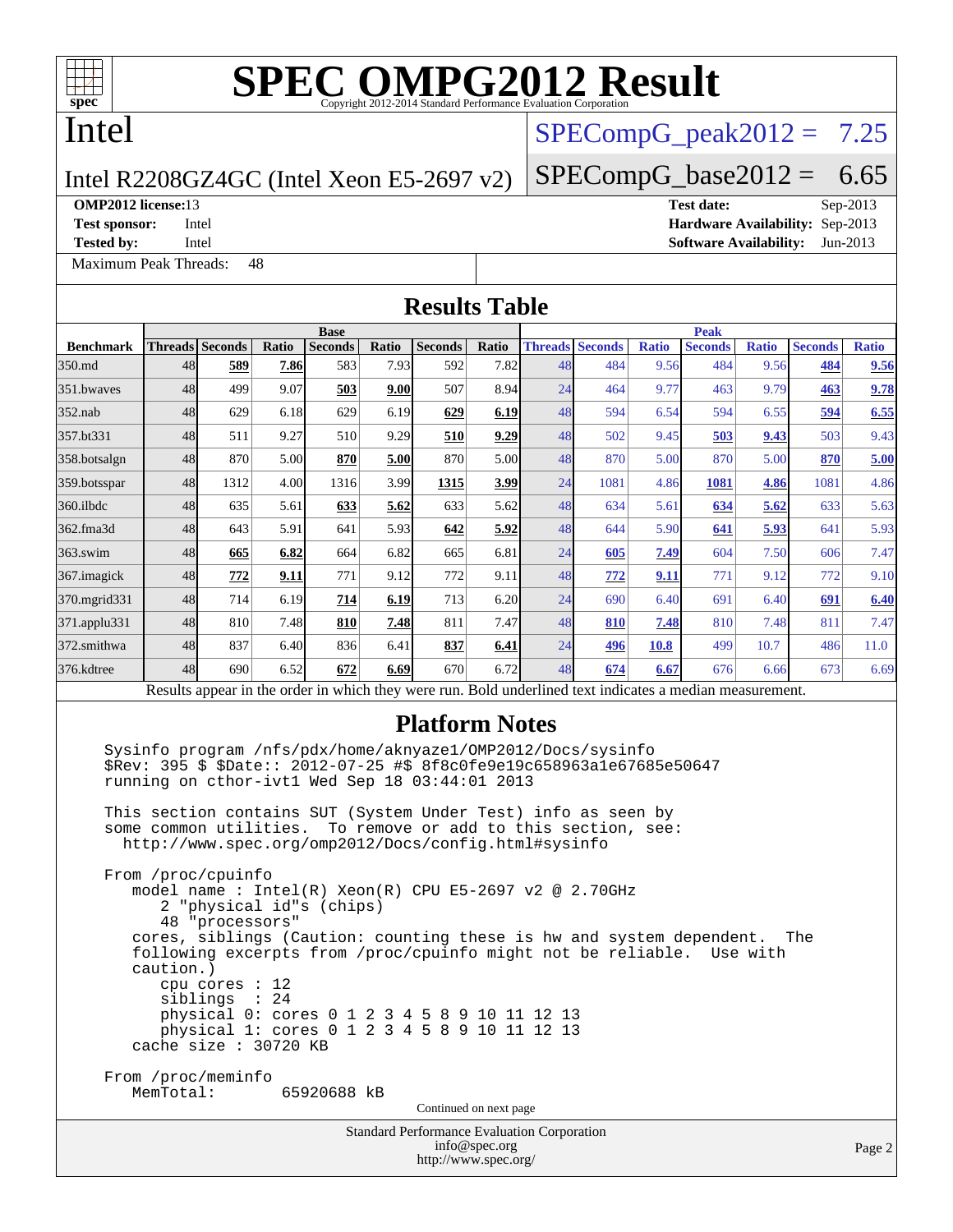

Intel

# **[SPEC OMPG2012 Result](http://www.spec.org/auto/omp2012/Docs/result-fields.html#SPECOMPG2012Result)**

 $SPECompG<sub>peak2012</sub> = 7.25$ 

 $SPECompG_base2012 = 6.65$  $SPECompG_base2012 = 6.65$ 

Intel R2208GZ4GC (Intel Xeon E5-2697 v2)

**[OMP2012 license:](http://www.spec.org/auto/omp2012/Docs/result-fields.html#OMP2012license)**13 **[Test date:](http://www.spec.org/auto/omp2012/Docs/result-fields.html#Testdate)** Sep-2013 **[Test sponsor:](http://www.spec.org/auto/omp2012/Docs/result-fields.html#Testsponsor)** Intel **[Hardware Availability:](http://www.spec.org/auto/omp2012/Docs/result-fields.html#HardwareAvailability)** Sep-2013 **[Tested by:](http://www.spec.org/auto/omp2012/Docs/result-fields.html#Testedby)** Intel **[Software Availability:](http://www.spec.org/auto/omp2012/Docs/result-fields.html#SoftwareAvailability)** Jun-2013

### **[Platform Notes \(Continued\)](http://www.spec.org/auto/omp2012/Docs/result-fields.html#PlatformNotes)**

HugePages\_Total: 0<br>Hugepagesize: 2048 kB Hugepagesize:

 /usr/bin/lsb\_release -d Red Hat Enterprise Linux Server release 6.4 (Santiago)

 From /etc/\*release\* /etc/\*version\* redhat-release: Red Hat Enterprise Linux Server release 6.4 (Santiago) system-release: Red Hat Enterprise Linux Server release 6.4 (Santiago) system-release-cpe: cpe:/o:redhat:enterprise\_linux:6server:ga:server

 uname -a: Linux cthor-ivt1 2.6.32-358.el6.x86\_64 #1 SMP Tue Jan 29 11:47:41 EST 2013 x86\_64 x86\_64 x86\_64 GNU/Linux

run-level 3 Sep 15 19:26

 SPEC is set to: /nfs/pdx/home/aknyaze1/OMP2012 Filesystem Type Size Used Avail Use% Mounted on cthor-fs1.jf.intel.com:/home/aknyaze1 nfs 4.8T 2.7T 2.1T 58% /nfs/pdx/home/aknyaze1

Cannot run dmidecode; consider saying 'chmod +s /usr/sbin/dmidecode'

(End of data from sysinfo program)

### **[General Notes](http://www.spec.org/auto/omp2012/Docs/result-fields.html#GeneralNotes)**

Standard Performance Evaluation Corporation [info@spec.org](mailto:info@spec.org) <http://www.spec.org/> ======================================================================== System settings notes: Intel Turbo Boost Technology (Turbo) : Enabled Transparent Huge Pages Disabled via "echo never > /sys/kernel/mm/redhat\_transparent\_hugepage/enabled" ======================================================================== General OMP Library Settings ENV\_KMP\_LIBRARY=turnaround ENV\_KMP\_STACKSIZE=256M ENV\_KMP\_BLOCKTIME=infinite ENV\_OMP\_DYNAMIC=FALSE ENV\_OMP\_NESTED=FALSE ======================================================================== General base OMP Library Settings ENV\_KMP\_AFFINITY=compact,0 ======================================================================== General peak OMP Library Settings ENV\_KMP\_AFFINITY=compact,0 ======================================================================== Per benchmark peak OMP Library Settings Continued on next page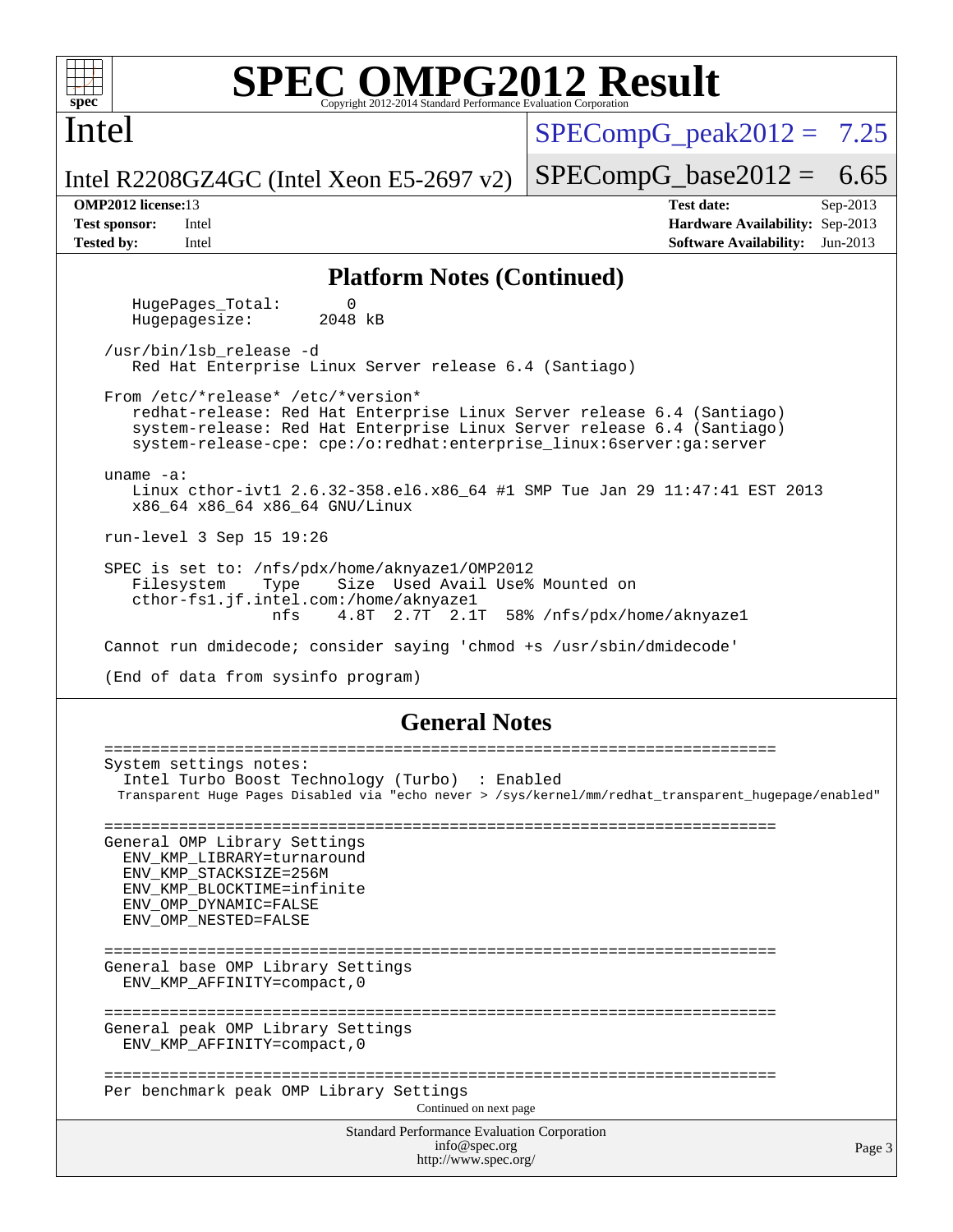

## Intel

 $SPECompG_peak2012 = 7.25$  $SPECompG_peak2012 = 7.25$ 

Intel R2208GZ4GC (Intel Xeon E5-2697 v2)

**[Tested by:](http://www.spec.org/auto/omp2012/Docs/result-fields.html#Testedby)** Intel **[Software Availability:](http://www.spec.org/auto/omp2012/Docs/result-fields.html#SoftwareAvailability)** Jun-2013

 $SPECompG_base2012 = 6.65$  $SPECompG_base2012 = 6.65$ **[OMP2012 license:](http://www.spec.org/auto/omp2012/Docs/result-fields.html#OMP2012license)**13 **[Test date:](http://www.spec.org/auto/omp2012/Docs/result-fields.html#Testdate)** Sep-2013 **[Test sponsor:](http://www.spec.org/auto/omp2012/Docs/result-fields.html#Testsponsor)** Intel **[Hardware Availability:](http://www.spec.org/auto/omp2012/Docs/result-fields.html#HardwareAvailability)** Sep-2013

### **[General Notes \(Continued\)](http://www.spec.org/auto/omp2012/Docs/result-fields.html#GeneralNotes)**

| Submitted_by: "Knyazev, Alexander" <alexander.knyazev@intel.com><br/>Submitted: Fri Sep 20 12:19:18 EDT 2013<br/>Submission: omp2012-20130920-00039.sub</alexander.knyazev@intel.com> |
|---------------------------------------------------------------------------------------------------------------------------------------------------------------------------------------|
| 351.bwaves:peak:<br>ENV KMP AFFINITY=compact, 1<br>ENV_OMP_SCHEDULE=static, 1                                                                                                         |
| 359.botsspar: peak:<br>ENV KMP AFFINITY=compact, 1<br>ENV OMP SCHEDULE=quided                                                                                                         |
| $362.f$ ma $3d:$ peak:<br>ENV OMP SCHEDULE=static, 1                                                                                                                                  |
| 363.swim:peak:<br>ENV KMP AFFINITY=compact, 1                                                                                                                                         |
| 370.mgrid331:peak:<br>ENV KMP AFFINITY=compact, 1                                                                                                                                     |
| 372.smithwa:peak:<br>ENV OMP SCHEDULE=static, 1<br>ENV KMP AFFINITY=compact, 1                                                                                                        |

### **[Base Compiler Invocation](http://www.spec.org/auto/omp2012/Docs/result-fields.html#BaseCompilerInvocation)**

[C benchmarks](http://www.spec.org/auto/omp2012/Docs/result-fields.html#Cbenchmarks): [icc](http://www.spec.org/omp2012/results/res2013q4/omp2012-20130920-00039.flags.html#user_CCbase_intel_icc_a87c68a857bc5ec5362391a49d3a37a6)

[C++ benchmarks:](http://www.spec.org/auto/omp2012/Docs/result-fields.html#CXXbenchmarks) [icpc](http://www.spec.org/omp2012/results/res2013q4/omp2012-20130920-00039.flags.html#user_CXXbase_intel_icpc_2d899f8d163502b12eb4a60069f80c1c)

[Fortran benchmarks](http://www.spec.org/auto/omp2012/Docs/result-fields.html#Fortranbenchmarks): [ifort](http://www.spec.org/omp2012/results/res2013q4/omp2012-20130920-00039.flags.html#user_FCbase_intel_ifort_8a5e5e06b19a251bdeaf8fdab5d62f20)

## **[Base Portability Flags](http://www.spec.org/auto/omp2012/Docs/result-fields.html#BasePortabilityFlags)**

350.md: [-FR](http://www.spec.org/omp2012/results/res2013q4/omp2012-20130920-00039.flags.html#user_baseFPORTABILITY350_md_f-FR)

Continued on next page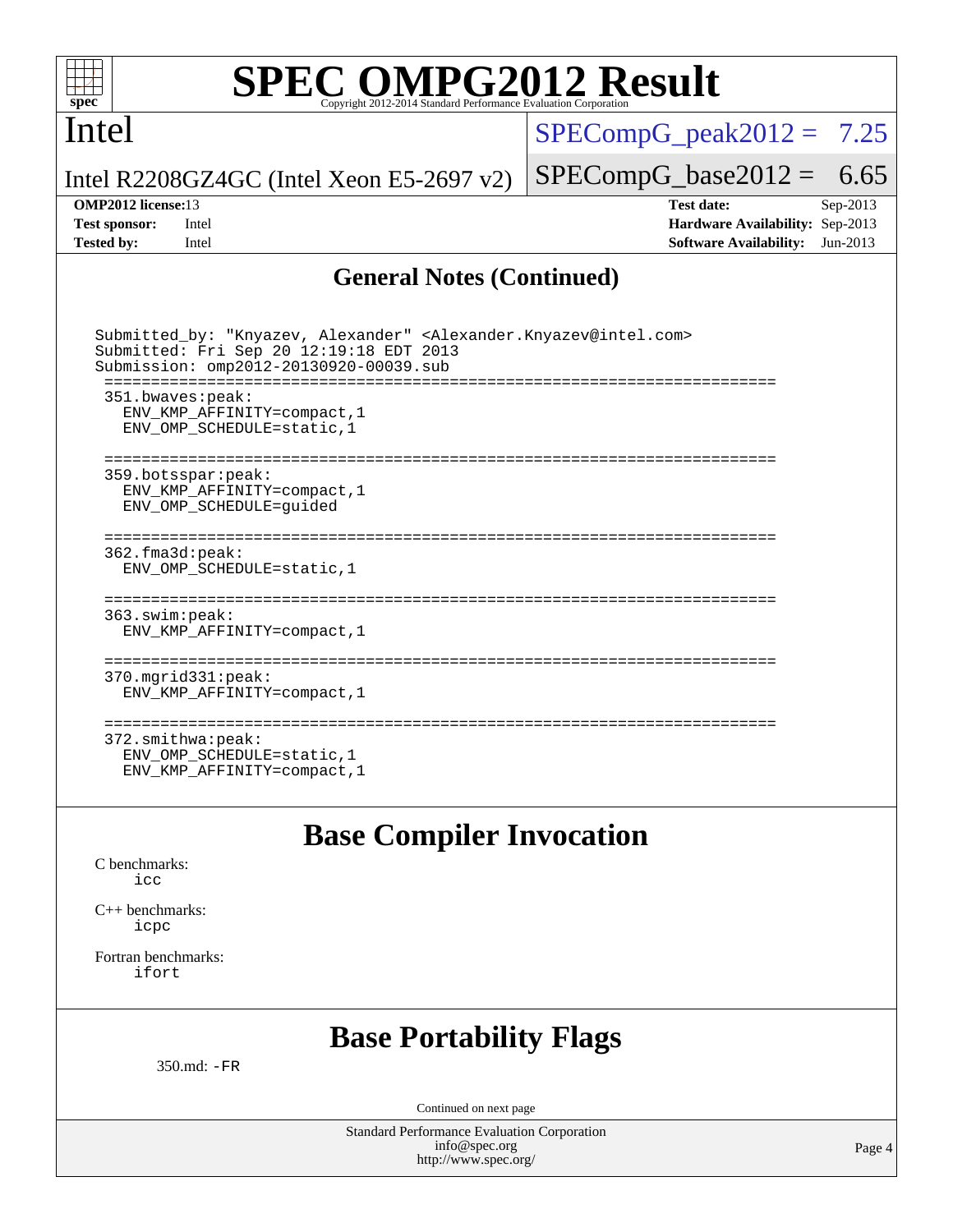

### Intel

 $SPECompG_peak2012 = 7.25$  $SPECompG_peak2012 = 7.25$ 

 $SPECompG_base2012 = 6.65$  $SPECompG_base2012 = 6.65$ 

Intel R2208GZ4GC (Intel Xeon E5-2697 v2)

**[Tested by:](http://www.spec.org/auto/omp2012/Docs/result-fields.html#Testedby)** Intel **[Software Availability:](http://www.spec.org/auto/omp2012/Docs/result-fields.html#SoftwareAvailability)** Jun-2013

**[OMP2012 license:](http://www.spec.org/auto/omp2012/Docs/result-fields.html#OMP2012license)**13 **[Test date:](http://www.spec.org/auto/omp2012/Docs/result-fields.html#Testdate)** Sep-2013 **[Test sponsor:](http://www.spec.org/auto/omp2012/Docs/result-fields.html#Testsponsor)** Intel **[Hardware Availability:](http://www.spec.org/auto/omp2012/Docs/result-fields.html#HardwareAvailability)** Sep-2013

# **[Base Portability Flags \(Continued\)](http://www.spec.org/auto/omp2012/Docs/result-fields.html#BasePortabilityFlags)**

 357.bt331: [-mcmodel=medium](http://www.spec.org/omp2012/results/res2013q4/omp2012-20130920-00039.flags.html#user_basePORTABILITY357_bt331_f-mcmodel_3a41622424bdd074c4f0f2d2f224c7e5) 363.swim: [-mcmodel=medium](http://www.spec.org/omp2012/results/res2013q4/omp2012-20130920-00039.flags.html#user_basePORTABILITY363_swim_f-mcmodel_3a41622424bdd074c4f0f2d2f224c7e5) 367.imagick: [-std=c99](http://www.spec.org/omp2012/results/res2013q4/omp2012-20130920-00039.flags.html#user_baseCPORTABILITY367_imagick_f-std_2ec6533b6e06f1c4a6c9b78d9e9cde24)

**[Base Optimization Flags](http://www.spec.org/auto/omp2012/Docs/result-fields.html#BaseOptimizationFlags)**

[C benchmarks](http://www.spec.org/auto/omp2012/Docs/result-fields.html#Cbenchmarks): [-O2](http://www.spec.org/omp2012/results/res2013q4/omp2012-20130920-00039.flags.html#user_CCbase_f-O2) [-openmp](http://www.spec.org/omp2012/results/res2013q4/omp2012-20130920-00039.flags.html#user_CCbase_f-openmp) [-ipo](http://www.spec.org/omp2012/results/res2013q4/omp2012-20130920-00039.flags.html#user_CCbase_f-ipo_84062ab53814f613187d02344b8f49a7) [-xAVX](http://www.spec.org/omp2012/results/res2013q4/omp2012-20130920-00039.flags.html#user_CCbase_f-xAVX) [-ansi-alias](http://www.spec.org/omp2012/results/res2013q4/omp2012-20130920-00039.flags.html#user_CCbase_f-ansi-alias)

[C++ benchmarks:](http://www.spec.org/auto/omp2012/Docs/result-fields.html#CXXbenchmarks) [-O2](http://www.spec.org/omp2012/results/res2013q4/omp2012-20130920-00039.flags.html#user_CXXbase_f-O2) [-openmp](http://www.spec.org/omp2012/results/res2013q4/omp2012-20130920-00039.flags.html#user_CXXbase_f-openmp) [-ipo](http://www.spec.org/omp2012/results/res2013q4/omp2012-20130920-00039.flags.html#user_CXXbase_f-ipo_84062ab53814f613187d02344b8f49a7) [-xAVX](http://www.spec.org/omp2012/results/res2013q4/omp2012-20130920-00039.flags.html#user_CXXbase_f-xAVX) [-ansi-alias](http://www.spec.org/omp2012/results/res2013q4/omp2012-20130920-00039.flags.html#user_CXXbase_f-ansi-alias)

[Fortran benchmarks](http://www.spec.org/auto/omp2012/Docs/result-fields.html#Fortranbenchmarks):

[-O2](http://www.spec.org/omp2012/results/res2013q4/omp2012-20130920-00039.flags.html#user_FCbase_f-O2) [-openmp](http://www.spec.org/omp2012/results/res2013q4/omp2012-20130920-00039.flags.html#user_FCbase_f-openmp) [-ipo](http://www.spec.org/omp2012/results/res2013q4/omp2012-20130920-00039.flags.html#user_FCbase_f-ipo_84062ab53814f613187d02344b8f49a7) [-xAVX](http://www.spec.org/omp2012/results/res2013q4/omp2012-20130920-00039.flags.html#user_FCbase_f-xAVX) [-align array64byte](http://www.spec.org/omp2012/results/res2013q4/omp2012-20130920-00039.flags.html#user_FCbase_f-align_c9377f996e966d652baaf753401d4725)

## **[Peak Compiler Invocation](http://www.spec.org/auto/omp2012/Docs/result-fields.html#PeakCompilerInvocation)**

[C benchmarks](http://www.spec.org/auto/omp2012/Docs/result-fields.html#Cbenchmarks): [icc](http://www.spec.org/omp2012/results/res2013q4/omp2012-20130920-00039.flags.html#user_CCpeak_intel_icc_a87c68a857bc5ec5362391a49d3a37a6)

[C++ benchmarks:](http://www.spec.org/auto/omp2012/Docs/result-fields.html#CXXbenchmarks) [icpc](http://www.spec.org/omp2012/results/res2013q4/omp2012-20130920-00039.flags.html#user_CXXpeak_intel_icpc_2d899f8d163502b12eb4a60069f80c1c)

[Fortran benchmarks](http://www.spec.org/auto/omp2012/Docs/result-fields.html#Fortranbenchmarks): [ifort](http://www.spec.org/omp2012/results/res2013q4/omp2012-20130920-00039.flags.html#user_FCpeak_intel_ifort_8a5e5e06b19a251bdeaf8fdab5d62f20)

## **[Peak Portability Flags](http://www.spec.org/auto/omp2012/Docs/result-fields.html#PeakPortabilityFlags)**

 350.md: [-FR](http://www.spec.org/omp2012/results/res2013q4/omp2012-20130920-00039.flags.html#user_peakFPORTABILITY350_md_f-FR) 357.bt331: [-mcmodel=medium](http://www.spec.org/omp2012/results/res2013q4/omp2012-20130920-00039.flags.html#user_peakPORTABILITY357_bt331_f-mcmodel_3a41622424bdd074c4f0f2d2f224c7e5) 363.swim: [-mcmodel=medium](http://www.spec.org/omp2012/results/res2013q4/omp2012-20130920-00039.flags.html#user_peakPORTABILITY363_swim_f-mcmodel_3a41622424bdd074c4f0f2d2f224c7e5) 367.imagick: [-std=c99](http://www.spec.org/omp2012/results/res2013q4/omp2012-20130920-00039.flags.html#user_peakCPORTABILITY367_imagick_f-std_2ec6533b6e06f1c4a6c9b78d9e9cde24)

# **[Peak Optimization Flags](http://www.spec.org/auto/omp2012/Docs/result-fields.html#PeakOptimizationFlags)**

[C benchmarks](http://www.spec.org/auto/omp2012/Docs/result-fields.html#Cbenchmarks):

 352.nab: [-O3](http://www.spec.org/omp2012/results/res2013q4/omp2012-20130920-00039.flags.html#user_peakOPTIMIZE352_nab_f-O3) [-openmp](http://www.spec.org/omp2012/results/res2013q4/omp2012-20130920-00039.flags.html#user_peakOPTIMIZE352_nab_f-openmp) [-ipo](http://www.spec.org/omp2012/results/res2013q4/omp2012-20130920-00039.flags.html#user_peakOPTIMIZE352_nab_f-ipo_84062ab53814f613187d02344b8f49a7) [-xAVX](http://www.spec.org/omp2012/results/res2013q4/omp2012-20130920-00039.flags.html#user_peakOPTIMIZE352_nab_f-xAVX) [-fno-alias](http://www.spec.org/omp2012/results/res2013q4/omp2012-20130920-00039.flags.html#user_peakOPTIMIZE352_nab_f-no-alias_694e77f6c5a51e658e82ccff53a9e63a) [-opt-malloc-options=1](http://www.spec.org/omp2012/results/res2013q4/omp2012-20130920-00039.flags.html#user_peakOPTIMIZE352_nab_f-opt-malloc-options_d882ffc6ff87e51efe45f9a5190004b0) [-opt-calloc](http://www.spec.org/omp2012/results/res2013q4/omp2012-20130920-00039.flags.html#user_peakOPTIMIZE352_nab_f-opt-calloc) [-fp-model fast=2](http://www.spec.org/omp2012/results/res2013q4/omp2012-20130920-00039.flags.html#user_peakOPTIMIZE352_nab_f-fp-model_a7fb8ccb7275e23f0079632c153cfcab) [-no-prec-div](http://www.spec.org/omp2012/results/res2013q4/omp2012-20130920-00039.flags.html#user_peakOPTIMIZE352_nab_f-no-prec-div) [-no-prec-sqrt](http://www.spec.org/omp2012/results/res2013q4/omp2012-20130920-00039.flags.html#user_peakOPTIMIZE352_nab_f-no-prec-sqrt) [-ansi-alias](http://www.spec.org/omp2012/results/res2013q4/omp2012-20130920-00039.flags.html#user_peakCOPTIMIZE352_nab_f-ansi-alias)

Continued on next page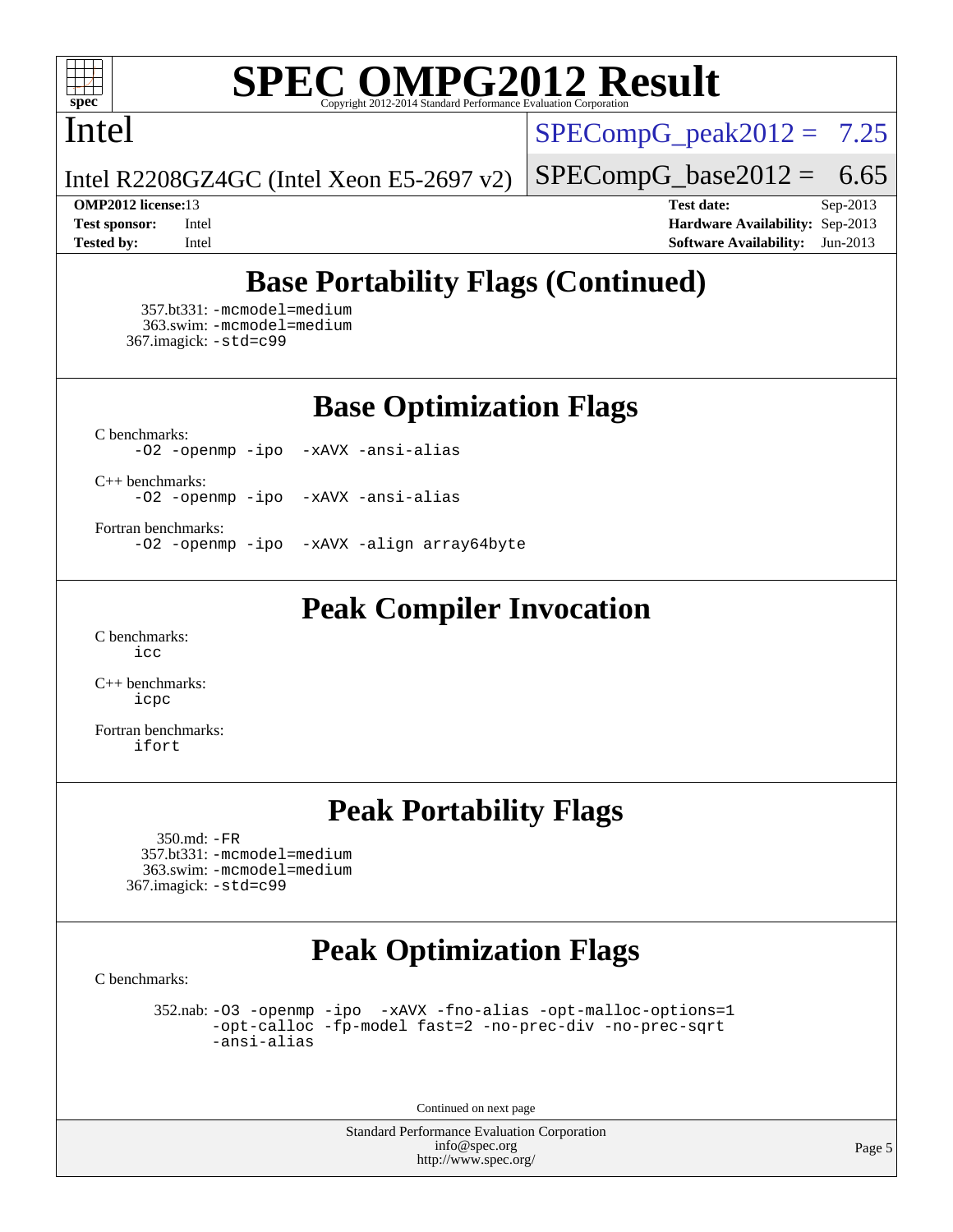

Intel

# **[SPEC OMPG2012 Result](http://www.spec.org/auto/omp2012/Docs/result-fields.html#SPECOMPG2012Result)**

 $SPECompG_peak2012 = 7.25$  $SPECompG_peak2012 = 7.25$ 

 $SPECompG_base2012 = 6.65$  $SPECompG_base2012 = 6.65$ 

Intel R2208GZ4GC (Intel Xeon E5-2697 v2)

**[OMP2012 license:](http://www.spec.org/auto/omp2012/Docs/result-fields.html#OMP2012license)**13 **[Test date:](http://www.spec.org/auto/omp2012/Docs/result-fields.html#Testdate)** Sep-2013 **[Test sponsor:](http://www.spec.org/auto/omp2012/Docs/result-fields.html#Testsponsor)** Intel **[Hardware Availability:](http://www.spec.org/auto/omp2012/Docs/result-fields.html#HardwareAvailability)** Sep-2013 **[Tested by:](http://www.spec.org/auto/omp2012/Docs/result-fields.html#Testedby)** Intel **[Software Availability:](http://www.spec.org/auto/omp2012/Docs/result-fields.html#SoftwareAvailability)** Jun-2013

# **[Peak Optimization Flags \(Continued\)](http://www.spec.org/auto/omp2012/Docs/result-fields.html#PeakOptimizationFlags)**

 358.botsalgn: [-O2](http://www.spec.org/omp2012/results/res2013q4/omp2012-20130920-00039.flags.html#user_peakOPTIMIZE358_botsalgn_f-O2) [-openmp](http://www.spec.org/omp2012/results/res2013q4/omp2012-20130920-00039.flags.html#user_peakOPTIMIZE358_botsalgn_f-openmp) [-ipo](http://www.spec.org/omp2012/results/res2013q4/omp2012-20130920-00039.flags.html#user_peakOPTIMIZE358_botsalgn_f-ipo_84062ab53814f613187d02344b8f49a7) [-xAVX](http://www.spec.org/omp2012/results/res2013q4/omp2012-20130920-00039.flags.html#user_peakOPTIMIZE358_botsalgn_f-xAVX) [-fno-alias](http://www.spec.org/omp2012/results/res2013q4/omp2012-20130920-00039.flags.html#user_peakOPTIMIZE358_botsalgn_f-no-alias_694e77f6c5a51e658e82ccff53a9e63a) [-ansi-alias](http://www.spec.org/omp2012/results/res2013q4/omp2012-20130920-00039.flags.html#user_peakCOPTIMIZE358_botsalgn_f-ansi-alias) 359.botsspar: [-O3](http://www.spec.org/omp2012/results/res2013q4/omp2012-20130920-00039.flags.html#user_peakOPTIMIZE359_botsspar_f-O3) [-openmp](http://www.spec.org/omp2012/results/res2013q4/omp2012-20130920-00039.flags.html#user_peakOPTIMIZE359_botsspar_f-openmp) [-ipo](http://www.spec.org/omp2012/results/res2013q4/omp2012-20130920-00039.flags.html#user_peakOPTIMIZE359_botsspar_f-ipo_84062ab53814f613187d02344b8f49a7) [-xAVX](http://www.spec.org/omp2012/results/res2013q4/omp2012-20130920-00039.flags.html#user_peakOPTIMIZE359_botsspar_f-xAVX) [-fno-alias](http://www.spec.org/omp2012/results/res2013q4/omp2012-20130920-00039.flags.html#user_peakOPTIMIZE359_botsspar_f-no-alias_694e77f6c5a51e658e82ccff53a9e63a) [-ansi-alias](http://www.spec.org/omp2012/results/res2013q4/omp2012-20130920-00039.flags.html#user_peakCOPTIMIZE359_botsspar_f-ansi-alias) 367.imagick: [-O2](http://www.spec.org/omp2012/results/res2013q4/omp2012-20130920-00039.flags.html#user_peakOPTIMIZE367_imagick_f-O2) [-openmp](http://www.spec.org/omp2012/results/res2013q4/omp2012-20130920-00039.flags.html#user_peakOPTIMIZE367_imagick_f-openmp) [-ipo](http://www.spec.org/omp2012/results/res2013q4/omp2012-20130920-00039.flags.html#user_peakOPTIMIZE367_imagick_f-ipo_84062ab53814f613187d02344b8f49a7) [-xAVX](http://www.spec.org/omp2012/results/res2013q4/omp2012-20130920-00039.flags.html#user_peakOPTIMIZE367_imagick_f-xAVX) [-ansi-alias](http://www.spec.org/omp2012/results/res2013q4/omp2012-20130920-00039.flags.html#user_peakCOPTIMIZE367_imagick_f-ansi-alias) 372.smithwa: [-O2](http://www.spec.org/omp2012/results/res2013q4/omp2012-20130920-00039.flags.html#user_peakOPTIMIZE372_smithwa_f-O2) [-openmp](http://www.spec.org/omp2012/results/res2013q4/omp2012-20130920-00039.flags.html#user_peakOPTIMIZE372_smithwa_f-openmp) [-ipo](http://www.spec.org/omp2012/results/res2013q4/omp2012-20130920-00039.flags.html#user_peakOPTIMIZE372_smithwa_f-ipo_84062ab53814f613187d02344b8f49a7) [-xSSE4.2](http://www.spec.org/omp2012/results/res2013q4/omp2012-20130920-00039.flags.html#user_peakOPTIMIZE372_smithwa_f-xSSE42_f91528193cf0b216347adb8b939d4107) [-fno-alias](http://www.spec.org/omp2012/results/res2013q4/omp2012-20130920-00039.flags.html#user_peakOPTIMIZE372_smithwa_f-no-alias_694e77f6c5a51e658e82ccff53a9e63a) [-opt-streaming-stores always](http://www.spec.org/omp2012/results/res2013q4/omp2012-20130920-00039.flags.html#user_peakOPTIMIZE372_smithwa_f-opt-streaming-stores-always_66f55dbc532842151ebc4c82f4f5b019) [-opt-malloc-options=1](http://www.spec.org/omp2012/results/res2013q4/omp2012-20130920-00039.flags.html#user_peakOPTIMIZE372_smithwa_f-opt-malloc-options_d882ffc6ff87e51efe45f9a5190004b0) [-ansi-alias](http://www.spec.org/omp2012/results/res2013q4/omp2012-20130920-00039.flags.html#user_peakCOPTIMIZE372_smithwa_f-ansi-alias) [C++ benchmarks:](http://www.spec.org/auto/omp2012/Docs/result-fields.html#CXXbenchmarks) [-O3](http://www.spec.org/omp2012/results/res2013q4/omp2012-20130920-00039.flags.html#user_CXXpeak_f-O3) [-openmp](http://www.spec.org/omp2012/results/res2013q4/omp2012-20130920-00039.flags.html#user_CXXpeak_f-openmp) [-ipo](http://www.spec.org/omp2012/results/res2013q4/omp2012-20130920-00039.flags.html#user_CXXpeak_f-ipo_84062ab53814f613187d02344b8f49a7) [-xAVX](http://www.spec.org/omp2012/results/res2013q4/omp2012-20130920-00039.flags.html#user_CXXpeak_f-xAVX) [-fno-alias](http://www.spec.org/omp2012/results/res2013q4/omp2012-20130920-00039.flags.html#user_CXXpeak_f-no-alias_694e77f6c5a51e658e82ccff53a9e63a) [-ansi-alias](http://www.spec.org/omp2012/results/res2013q4/omp2012-20130920-00039.flags.html#user_CXXpeak_f-ansi-alias) [Fortran benchmarks](http://www.spec.org/auto/omp2012/Docs/result-fields.html#Fortranbenchmarks): 350.md: [-O2](http://www.spec.org/omp2012/results/res2013q4/omp2012-20130920-00039.flags.html#user_peakOPTIMIZE350_md_f-O2) [-openmp](http://www.spec.org/omp2012/results/res2013q4/omp2012-20130920-00039.flags.html#user_peakOPTIMIZE350_md_f-openmp) [-ipo](http://www.spec.org/omp2012/results/res2013q4/omp2012-20130920-00039.flags.html#user_peakOPTIMIZE350_md_f-ipo_84062ab53814f613187d02344b8f49a7) [-xAVX](http://www.spec.org/omp2012/results/res2013q4/omp2012-20130920-00039.flags.html#user_peakOPTIMIZE350_md_f-xAVX) [-fno-alias](http://www.spec.org/omp2012/results/res2013q4/omp2012-20130920-00039.flags.html#user_peakOPTIMIZE350_md_f-no-alias_694e77f6c5a51e658e82ccff53a9e63a) [-opt-malloc-options=1](http://www.spec.org/omp2012/results/res2013q4/omp2012-20130920-00039.flags.html#user_peakOPTIMIZE350_md_f-opt-malloc-options_d882ffc6ff87e51efe45f9a5190004b0) [-fp-model fast=2](http://www.spec.org/omp2012/results/res2013q4/omp2012-20130920-00039.flags.html#user_peakFOPTIMIZE350_md_f-fp-model_a7fb8ccb7275e23f0079632c153cfcab) [-no-prec-div](http://www.spec.org/omp2012/results/res2013q4/omp2012-20130920-00039.flags.html#user_peakFOPTIMIZE350_md_f-no-prec-div) [-no-prec-sqrt](http://www.spec.org/omp2012/results/res2013q4/omp2012-20130920-00039.flags.html#user_peakFOPTIMIZE350_md_f-no-prec-sqrt) [-align array64byte](http://www.spec.org/omp2012/results/res2013q4/omp2012-20130920-00039.flags.html#user_peakFOPTIMIZE350_md_f-align_c9377f996e966d652baaf753401d4725) 351.bwaves: [-O3](http://www.spec.org/omp2012/results/res2013q4/omp2012-20130920-00039.flags.html#user_peakOPTIMIZE351_bwaves_f-O3) [-openmp](http://www.spec.org/omp2012/results/res2013q4/omp2012-20130920-00039.flags.html#user_peakOPTIMIZE351_bwaves_f-openmp) [-ipo](http://www.spec.org/omp2012/results/res2013q4/omp2012-20130920-00039.flags.html#user_peakOPTIMIZE351_bwaves_f-ipo_84062ab53814f613187d02344b8f49a7) [-xAVX](http://www.spec.org/omp2012/results/res2013q4/omp2012-20130920-00039.flags.html#user_peakOPTIMIZE351_bwaves_f-xAVX) [-fno-alias](http://www.spec.org/omp2012/results/res2013q4/omp2012-20130920-00039.flags.html#user_peakOPTIMIZE351_bwaves_f-no-alias_694e77f6c5a51e658e82ccff53a9e63a) [-fp-model fast=2](http://www.spec.org/omp2012/results/res2013q4/omp2012-20130920-00039.flags.html#user_peakFOPTIMIZE351_bwaves_f-fp-model_a7fb8ccb7275e23f0079632c153cfcab) [-no-prec-div](http://www.spec.org/omp2012/results/res2013q4/omp2012-20130920-00039.flags.html#user_peakFOPTIMIZE351_bwaves_f-no-prec-div) [-no-prec-sqrt](http://www.spec.org/omp2012/results/res2013q4/omp2012-20130920-00039.flags.html#user_peakFOPTIMIZE351_bwaves_f-no-prec-sqrt) [-align array64byte](http://www.spec.org/omp2012/results/res2013q4/omp2012-20130920-00039.flags.html#user_peakFOPTIMIZE351_bwaves_f-align_c9377f996e966d652baaf753401d4725) 357.bt331: Same as 351.bwaves 360.ilbdc: [-O2](http://www.spec.org/omp2012/results/res2013q4/omp2012-20130920-00039.flags.html#user_peakOPTIMIZE360_ilbdc_f-O2) [-openmp](http://www.spec.org/omp2012/results/res2013q4/omp2012-20130920-00039.flags.html#user_peakOPTIMIZE360_ilbdc_f-openmp) [-ipo](http://www.spec.org/omp2012/results/res2013q4/omp2012-20130920-00039.flags.html#user_peakOPTIMIZE360_ilbdc_f-ipo_84062ab53814f613187d02344b8f49a7) [-xAVX](http://www.spec.org/omp2012/results/res2013q4/omp2012-20130920-00039.flags.html#user_peakOPTIMIZE360_ilbdc_f-xAVX) [-fno-alias](http://www.spec.org/omp2012/results/res2013q4/omp2012-20130920-00039.flags.html#user_peakOPTIMIZE360_ilbdc_f-no-alias_694e77f6c5a51e658e82ccff53a9e63a) [-align array64byte](http://www.spec.org/omp2012/results/res2013q4/omp2012-20130920-00039.flags.html#user_peakFOPTIMIZE360_ilbdc_f-align_c9377f996e966d652baaf753401d4725) 362.fma3d: [-O3](http://www.spec.org/omp2012/results/res2013q4/omp2012-20130920-00039.flags.html#user_peakOPTIMIZE362_fma3d_f-O3) [-openmp](http://www.spec.org/omp2012/results/res2013q4/omp2012-20130920-00039.flags.html#user_peakOPTIMIZE362_fma3d_f-openmp) [-ipo](http://www.spec.org/omp2012/results/res2013q4/omp2012-20130920-00039.flags.html#user_peakOPTIMIZE362_fma3d_f-ipo_84062ab53814f613187d02344b8f49a7) [-xAVX](http://www.spec.org/omp2012/results/res2013q4/omp2012-20130920-00039.flags.html#user_peakOPTIMIZE362_fma3d_f-xAVX) [-fno-alias](http://www.spec.org/omp2012/results/res2013q4/omp2012-20130920-00039.flags.html#user_peakOPTIMIZE362_fma3d_f-no-alias_694e77f6c5a51e658e82ccff53a9e63a) [-align array64byte](http://www.spec.org/omp2012/results/res2013q4/omp2012-20130920-00039.flags.html#user_peakFOPTIMIZE362_fma3d_f-align_c9377f996e966d652baaf753401d4725) 363.swim: [-O3](http://www.spec.org/omp2012/results/res2013q4/omp2012-20130920-00039.flags.html#user_peakOPTIMIZE363_swim_f-O3) [-openmp](http://www.spec.org/omp2012/results/res2013q4/omp2012-20130920-00039.flags.html#user_peakOPTIMIZE363_swim_f-openmp) [-ipo](http://www.spec.org/omp2012/results/res2013q4/omp2012-20130920-00039.flags.html#user_peakOPTIMIZE363_swim_f-ipo_84062ab53814f613187d02344b8f49a7) [-xSSE4.2](http://www.spec.org/omp2012/results/res2013q4/omp2012-20130920-00039.flags.html#user_peakOPTIMIZE363_swim_f-xSSE42_f91528193cf0b216347adb8b939d4107) [-fno-alias](http://www.spec.org/omp2012/results/res2013q4/omp2012-20130920-00039.flags.html#user_peakOPTIMIZE363_swim_f-no-alias_694e77f6c5a51e658e82ccff53a9e63a) [-opt-streaming-stores always](http://www.spec.org/omp2012/results/res2013q4/omp2012-20130920-00039.flags.html#user_peakOPTIMIZE363_swim_f-opt-streaming-stores-always_66f55dbc532842151ebc4c82f4f5b019) [-opt-malloc-options=3](http://www.spec.org/omp2012/results/res2013q4/omp2012-20130920-00039.flags.html#user_peakOPTIMIZE363_swim_f-opt-malloc-options_13ab9b803cf986b4ee62f0a5998c2238) [-align array64byte](http://www.spec.org/omp2012/results/res2013q4/omp2012-20130920-00039.flags.html#user_peakFOPTIMIZE363_swim_f-align_c9377f996e966d652baaf753401d4725) 370.mgrid331: [-O2](http://www.spec.org/omp2012/results/res2013q4/omp2012-20130920-00039.flags.html#user_peakOPTIMIZE370_mgrid331_f-O2) [-openmp](http://www.spec.org/omp2012/results/res2013q4/omp2012-20130920-00039.flags.html#user_peakOPTIMIZE370_mgrid331_f-openmp) [-ipo](http://www.spec.org/omp2012/results/res2013q4/omp2012-20130920-00039.flags.html#user_peakOPTIMIZE370_mgrid331_f-ipo_84062ab53814f613187d02344b8f49a7) [-xSSE4.2](http://www.spec.org/omp2012/results/res2013q4/omp2012-20130920-00039.flags.html#user_peakOPTIMIZE370_mgrid331_f-xSSE42_f91528193cf0b216347adb8b939d4107) [-fno-alias](http://www.spec.org/omp2012/results/res2013q4/omp2012-20130920-00039.flags.html#user_peakOPTIMIZE370_mgrid331_f-no-alias_694e77f6c5a51e658e82ccff53a9e63a) [-opt-malloc-options=3](http://www.spec.org/omp2012/results/res2013q4/omp2012-20130920-00039.flags.html#user_peakOPTIMIZE370_mgrid331_f-opt-malloc-options_13ab9b803cf986b4ee62f0a5998c2238) [-align array64byte](http://www.spec.org/omp2012/results/res2013q4/omp2012-20130920-00039.flags.html#user_peakFOPTIMIZE370_mgrid331_f-align_c9377f996e966d652baaf753401d4725) 371.applu331: [-O2](http://www.spec.org/omp2012/results/res2013q4/omp2012-20130920-00039.flags.html#user_peakOPTIMIZE371_applu331_f-O2) [-openmp](http://www.spec.org/omp2012/results/res2013q4/omp2012-20130920-00039.flags.html#user_peakOPTIMIZE371_applu331_f-openmp) [-ipo](http://www.spec.org/omp2012/results/res2013q4/omp2012-20130920-00039.flags.html#user_peakOPTIMIZE371_applu331_f-ipo_84062ab53814f613187d02344b8f49a7) [-xAVX](http://www.spec.org/omp2012/results/res2013q4/omp2012-20130920-00039.flags.html#user_peakOPTIMIZE371_applu331_f-xAVX) [-align array64byte](http://www.spec.org/omp2012/results/res2013q4/omp2012-20130920-00039.flags.html#user_peakFOPTIMIZE371_applu331_f-align_c9377f996e966d652baaf753401d4725)

The flags file that was used to format this result can be browsed at <http://www.spec.org/omp2012/flags/Intel-ic13.0-linux64.20131002.html>

You can also download the XML flags source by saving the following link: <http://www.spec.org/omp2012/flags/Intel-ic13.0-linux64.20131002.xml>